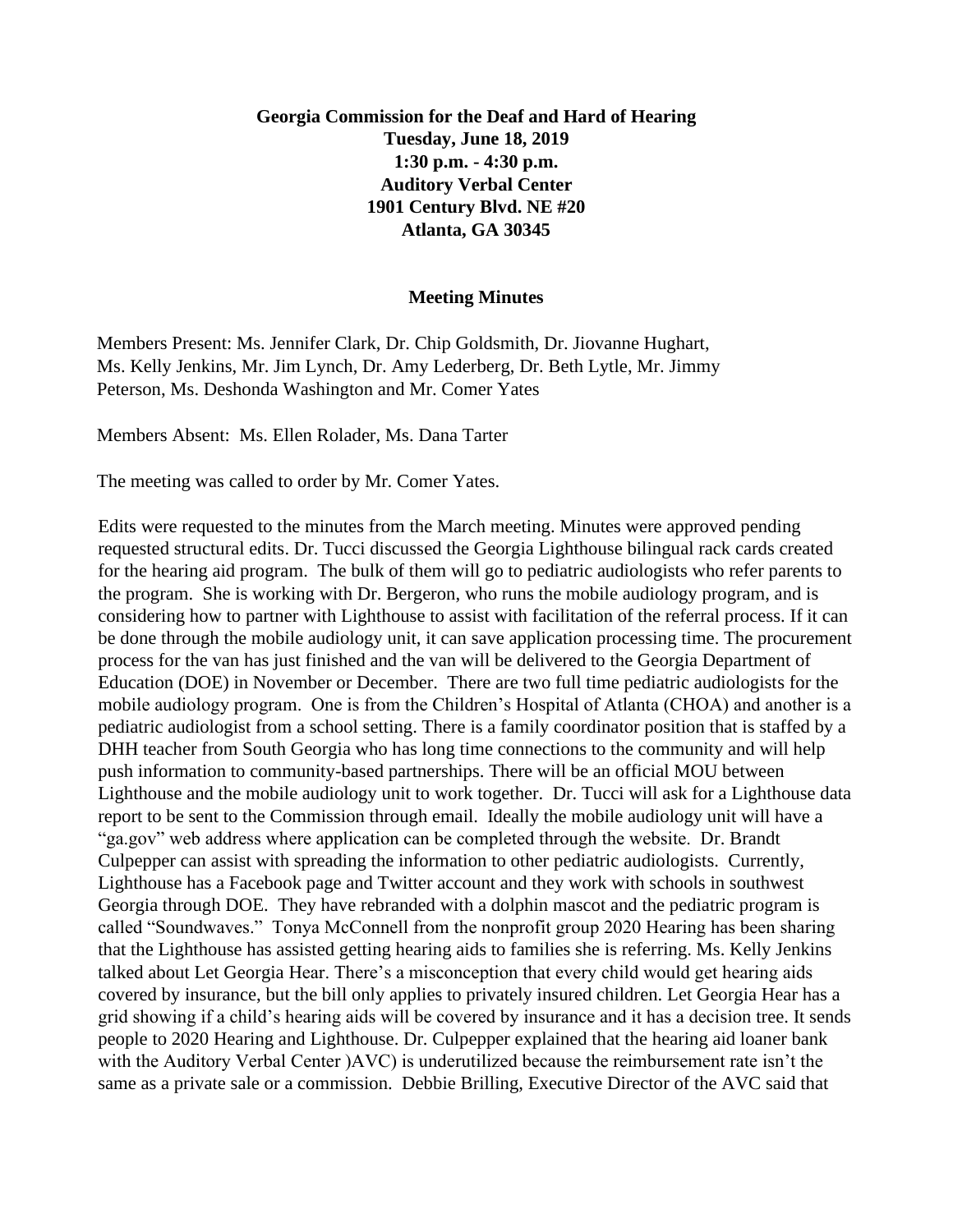the bank is used for children with profound hearing loss because they need a three-month trial or because they are going to get an implant in a year. No audiologist will use the bank for a child that is mild to severe because the audiologist won't make money. They wait until the child gets put on Medicaid so that Medicaid will pay for it. Lighthouse is now included in the information given to Early Hearing Orientation Specialists (EROS) when they go into a family's home and give information about next steps shortly after their child has been diagnosed. There are many school-aged children who have late onset hearing loss or progressive hearing loss who could benefit from Lighthouse. Dr. Culpepper said that in Georgia, congenital hearing loss is between two to four per thousand children. By the time a child enters first grade, it's closer to eight per thousand. The state of Georgia doesn't mandate any hearing screenings during the time of school age other than the initial point of enrollment. A request can be made in the annual report that there is data collection of children who have/don't have hearing aids and have hearing loss. Lighthouse is working with DOE to provide hearing screenings for students in low perf01ming schools. Children who aren't served for their hearing loss have poor academic outcomes. Ideally Dr. Tucci would want to see hearing mandates at birth, three and five years old as well as first, third and fifth grade. A request was made to have inf01mation from Clayton County School District presented to the Commission. Ms. Deshonda Washington said that the Hands and Voices ASTra program, the primary focus is on children between two and five years old. The original intent of HB 844 was to be an execution of a plan to get children on grade level reading, not a tracking program.

Dr. Tucci discussed the Stakeholder advisory committee, a grass-roots group who influences and advises policy to state leaders and is the foundation for the work of the Commission. When they met for the first time, they determined four deliverables, the first includes a list of milestones necessary for DHH children to develop age appropriate language and grade-level reading. Language assessments will take place for ASL and spoken English and literacy assessments will be added during the school years. The voted leader of the group in that area will be responsible for delivering work products to Stacey. Georgia is specifically looking to impact literacy outcomes and age appropriate language, not only kindergarten readiness. Meetings will have video conferencing capacity. The second deliverable is assessments. A third deliverable is a comprehensive and accurate web-based and print-based resource. The fourth deliverable is an individual report of a child's current functioning a birth to literacy plan. There is access to the Statewide Longitudinal Database System (SLDS) and ideally, parents can log in and see their child's plan. The Commission will review the annual report for changes and feedback. There will be a meeting in late July for the Commission to meet and discuss. It will read like a state of the union for DHH children. Dr. Tucci is working on an ecosystem graphic that looks at access and has a child and family focus. The Marcus Autism Center model is the parent as the therapist as it's the only way the system can financially sustain itself.

Dr. Culpepper discussed progress in the Early Hearing Detection and Intervention (EHDI) program. Almost 250 babies were identified in 2017. Previous years identified around 217 children. The CDC gives an estimate of how many DHH children there are using national statistics so DPH can dete1mine how many are lost to follow up. There is significant turnover in EHDI coordinators. Six out of 18 people have been on the job less than 12 months. Dr. Culpepper's focus is to develop standard operating procedures for coordinators. There is a new learning community in Athens and there's a group meeting in Augusta. She is in the process of